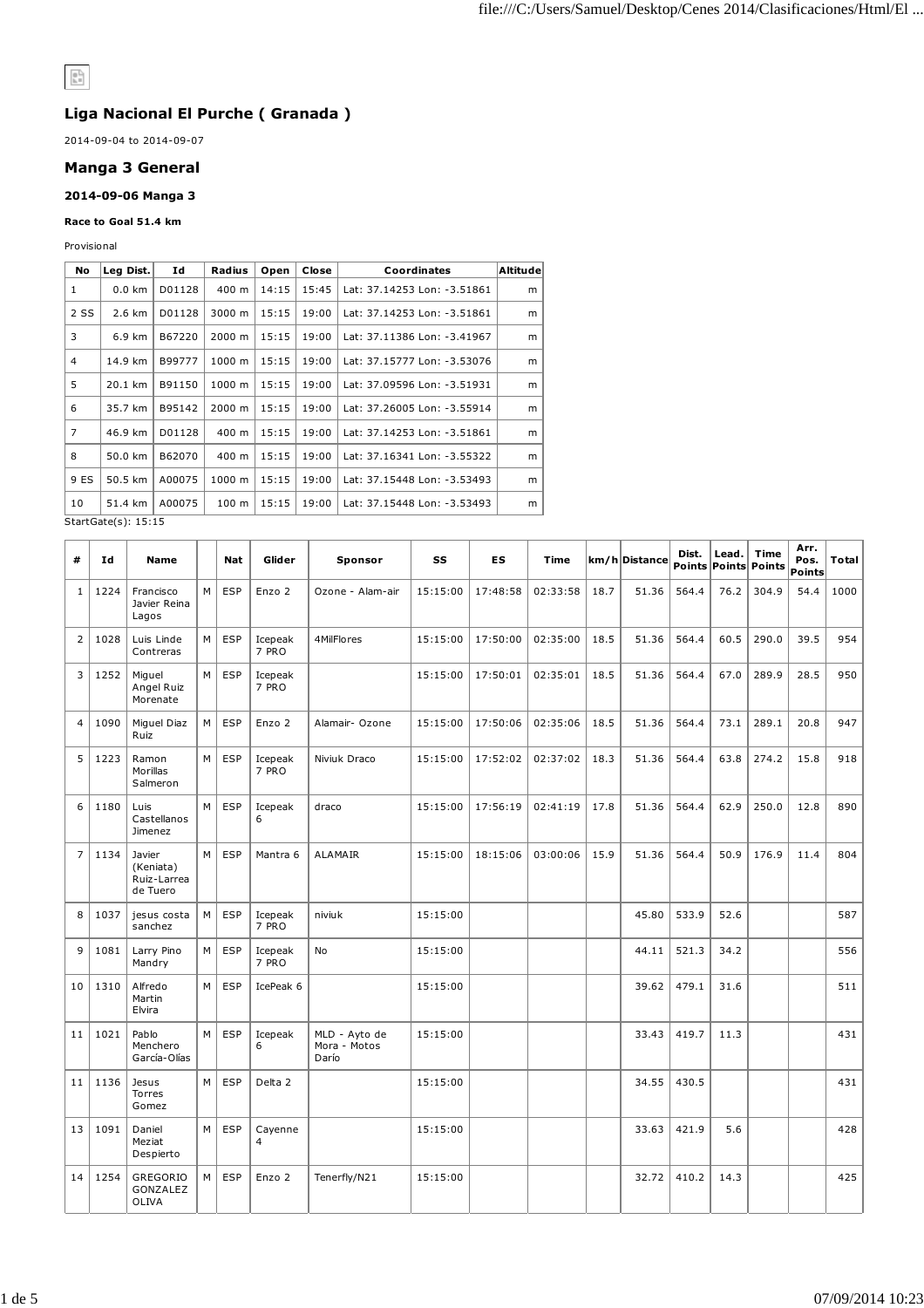| #  | Id   | <b>Name</b>                  |   | <b>Nat</b> | Glider     | Sponsor            | <b>SS</b> | <b>ES</b> | Time | km/h Distance | Dist. | Lead. | Time<br><b>Points Points Points</b> | Arr.<br>Pos.<br>Points | <b>Total</b> |
|----|------|------------------------------|---|------------|------------|--------------------|-----------|-----------|------|---------------|-------|-------|-------------------------------------|------------------------|--------------|
| 15 | 1050 | Mario<br>Moreno<br>Andreu    | M | ESP        | Carrera    | <b>EOLOX</b>       | 15:15:00  |           |      | 32.62         | 408.9 | 7.4   |                                     |                        | 416          |
| 16 | 1025 | Manuel<br>Nieto<br>Maestre   | M | ESP        | Fenix      |                    | 15:15:00  |           |      | 32.52         | 407.2 | 3.3   |                                     |                        | 411          |
| 17 | 1076 | Paco<br>Navarro<br>González  | M | ESP        | Mantra 6   | Alamair            | 15:15:00  |           |      | 32.49         | 406.7 | 3.1   |                                     |                        | 410          |
| 18 | 1079 | Mario Diego<br>García        | M | ESP        | Carrera    | heliceaviacion.com | 15:15:00  |           |      | 32.15         | 399.6 | 7.4   |                                     |                        | 407          |
| 19 | 1309 | Roman<br>Olyukhnych          | M | <b>UKR</b> | Libra      | <b>APCO</b>        | 15:15:00  |           |      | 30.95         | 373.0 | 2.0   |                                     |                        | 375          |
| 20 | 1187 | Angel<br>hormigo gil         | M | ESP        | Carrera    |                    | 15:15:00  |           |      | 30.85         | 370.8 |       |                                     |                        | 371          |
| 21 | 1112 | iavier<br>canudas<br>osuna   | M | ESP        | Peak 3     | mallorcaparapente  | 15:15:00  |           |      | 23.32         | 206.5 |       |                                     |                        | 207          |
| 22 | 1116 | Diego<br>odetti              | M | ARG        | Blacklight | Odetti Jardins     | 15:15:00  |           |      | 20.06         | 180.0 |       |                                     |                        | 180          |
| 23 | 1108 | Jose<br>Gonzalez<br>Aquilar  | M | ESP        | Delta 2    |                    | 15:15:00  |           |      | 12.82         | 116.7 |       |                                     |                        | 117          |
| 24 | 1135 | Thomas<br>Debionne           | M | <b>FRA</b> | Elan       |                    | 15:15:00  |           |      | 5.32          | 59.0  |       |                                     |                        | 59           |
| 25 | 1041 | Maite<br>Moreno<br>Benito    | F | <b>ESP</b> | Mantra 6   | Alamair            | 15:15:00  |           |      | 5.01          | 56.2  |       |                                     |                        | 56           |
| 26 | 1093 | javier<br>gomez de<br>segura | M | ESP        | Sigma 8    |                    |           |           |      | 4.00          | 46.1  |       |                                     |                        | 46           |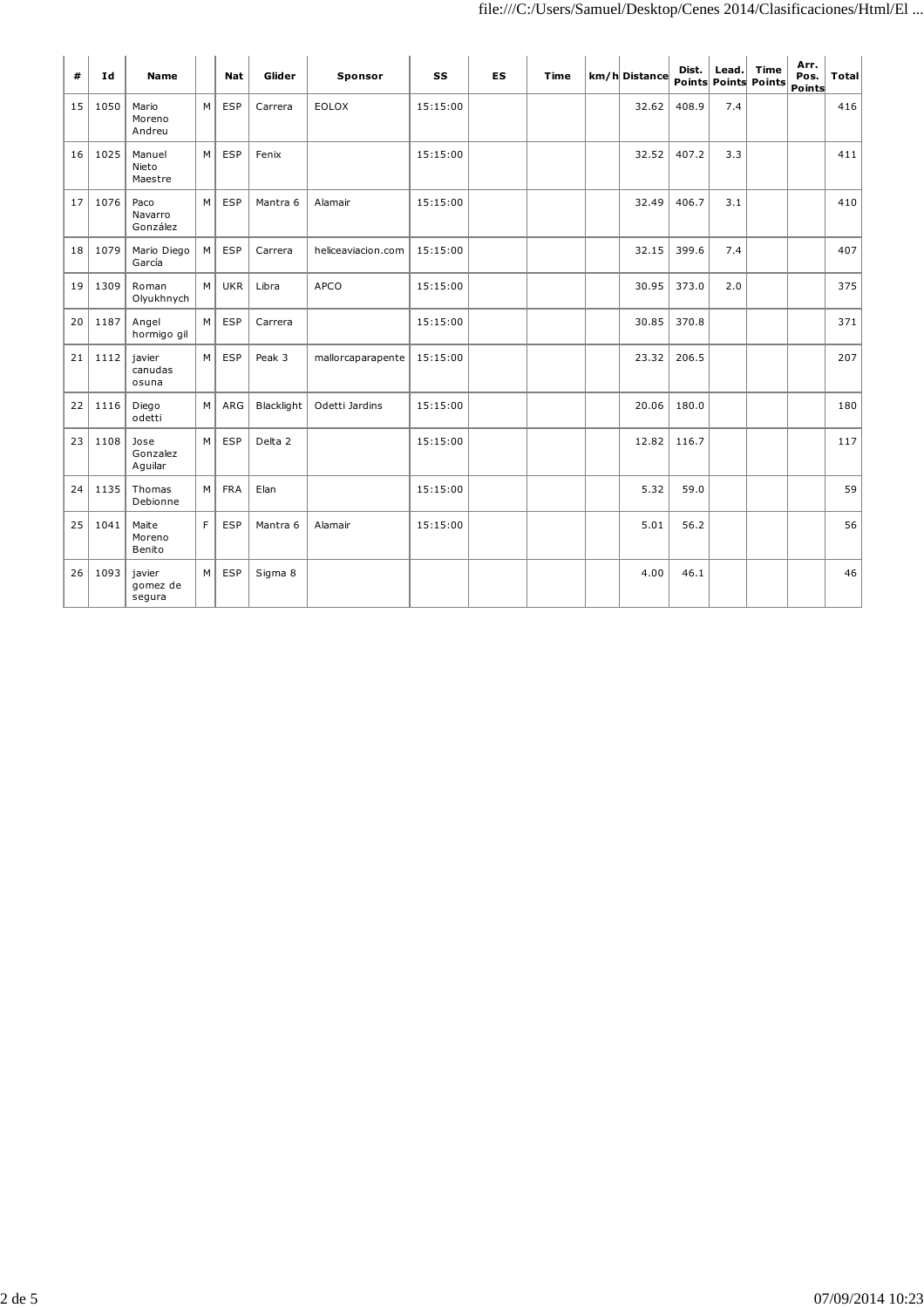**Pilots absent from task (ABS)**

**Id Name**

**Pilots not yet processed (NYP)**

**Id Name**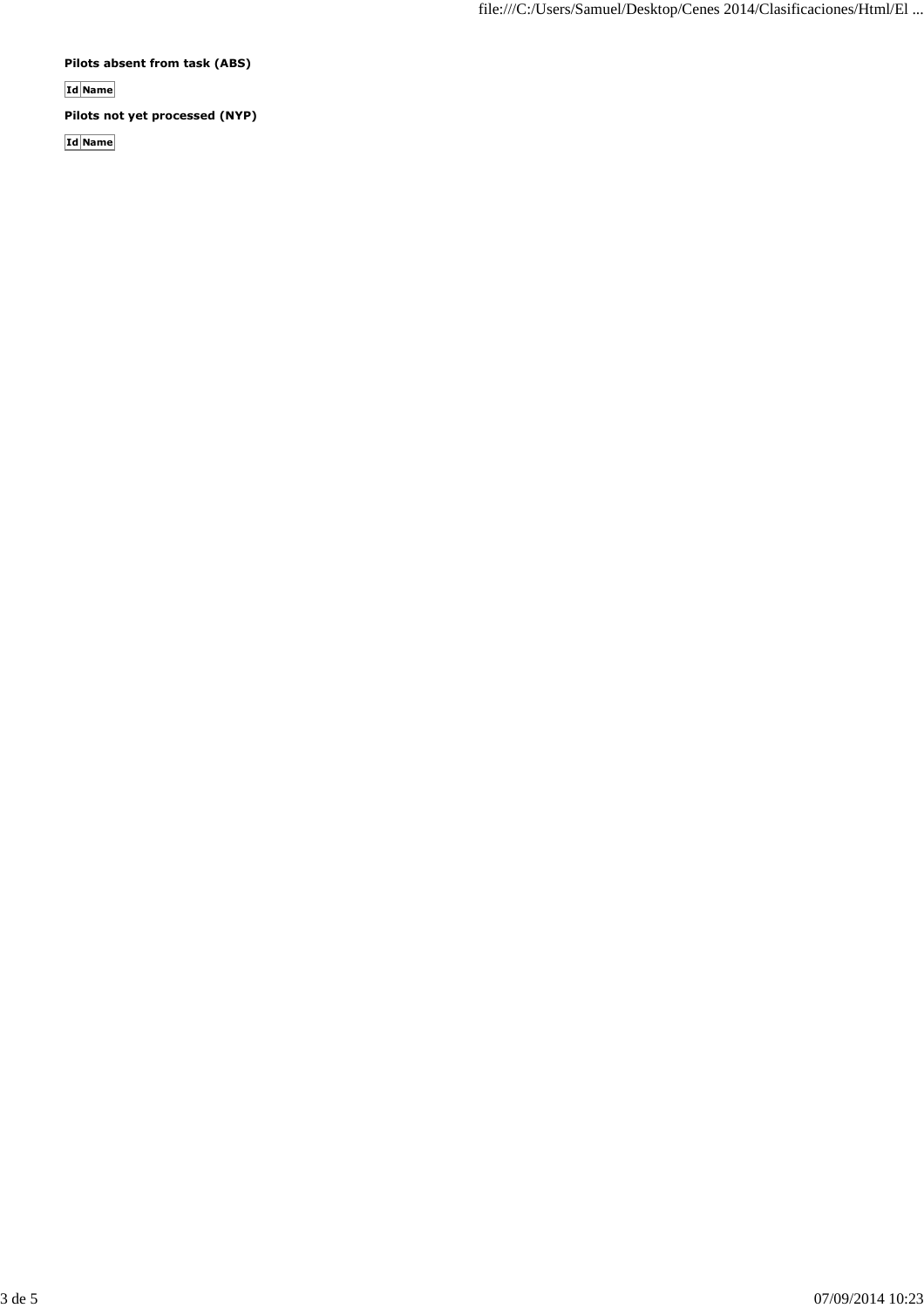### **Task statistics**

| 47.865<br>ss_distance<br>51.359<br>task distance<br>50.46<br>launch_to_ess_distance<br>26<br>no_of_pilots_present<br>no_of_pilots_flying<br>26<br>no_of_pilots_lo<br>19<br>no_of_pilots_reaching_nom_dist<br>20<br>7<br>no_of_pilots_reaching_es<br>no_of_pilots_reaching_goal<br>7<br>sum_flown_distance<br>881.497<br>51.359<br>best_dist<br>best_time<br>2.56611111111111<br>3.00166666666667<br>worst_time<br>no_of_pilots_in_competition<br>26<br>no_of_pilots_landed_before_stop<br>0<br>781.497<br>sum_dist_over_min<br>sum_real_dist_over_min<br>781.497<br>881.497<br>sum_flown_distances<br>51.359<br>best_real_dist<br>2014-09-06T15:15:00+02:00<br>last_start_time<br>2014-09-06T15:15:00+02:00<br>first_start_time<br>first_finish_time<br>2014-09-06T17:48:58+02:00<br>max_time_to_get_time_points<br>4.16801969499195<br>no_of_pilots_with_time_points<br>7<br>0.269230769230769<br>k<br>0.0544446902025489<br>arrival_weight<br>departure_weight<br>0<br>0.0762225662835685<br>leading_weight<br>0.304890265134274<br>time weight<br>distance_weight<br>0.564442478379609<br>smallest_leading_coefficient<br>2.53828931870381<br>available_points_distance<br>564.442478379609<br>available_points_time<br>304.890265134274<br>available_points_departure<br>0<br>available_points_leading<br>76.2225662835685<br>54.4446902025489<br>available points arrival<br>time_validity<br>1<br>launch_validity<br>1<br>distance_validity<br>1<br>stop_validity<br>1<br>day_quality<br>1 | param | value |
|--------------------------------------------------------------------------------------------------------------------------------------------------------------------------------------------------------------------------------------------------------------------------------------------------------------------------------------------------------------------------------------------------------------------------------------------------------------------------------------------------------------------------------------------------------------------------------------------------------------------------------------------------------------------------------------------------------------------------------------------------------------------------------------------------------------------------------------------------------------------------------------------------------------------------------------------------------------------------------------------------------------------------------------------------------------------------------------------------------------------------------------------------------------------------------------------------------------------------------------------------------------------------------------------------------------------------------------------------------------------------------------------------------------------------------------------------------------------------------------------------|-------|-------|
|                                                                                                                                                                                                                                                                                                                                                                                                                                                                                                                                                                                                                                                                                                                                                                                                                                                                                                                                                                                                                                                                                                                                                                                                                                                                                                                                                                                                                                                                                                  |       |       |
|                                                                                                                                                                                                                                                                                                                                                                                                                                                                                                                                                                                                                                                                                                                                                                                                                                                                                                                                                                                                                                                                                                                                                                                                                                                                                                                                                                                                                                                                                                  |       |       |
|                                                                                                                                                                                                                                                                                                                                                                                                                                                                                                                                                                                                                                                                                                                                                                                                                                                                                                                                                                                                                                                                                                                                                                                                                                                                                                                                                                                                                                                                                                  |       |       |
|                                                                                                                                                                                                                                                                                                                                                                                                                                                                                                                                                                                                                                                                                                                                                                                                                                                                                                                                                                                                                                                                                                                                                                                                                                                                                                                                                                                                                                                                                                  |       |       |
|                                                                                                                                                                                                                                                                                                                                                                                                                                                                                                                                                                                                                                                                                                                                                                                                                                                                                                                                                                                                                                                                                                                                                                                                                                                                                                                                                                                                                                                                                                  |       |       |
|                                                                                                                                                                                                                                                                                                                                                                                                                                                                                                                                                                                                                                                                                                                                                                                                                                                                                                                                                                                                                                                                                                                                                                                                                                                                                                                                                                                                                                                                                                  |       |       |
|                                                                                                                                                                                                                                                                                                                                                                                                                                                                                                                                                                                                                                                                                                                                                                                                                                                                                                                                                                                                                                                                                                                                                                                                                                                                                                                                                                                                                                                                                                  |       |       |
|                                                                                                                                                                                                                                                                                                                                                                                                                                                                                                                                                                                                                                                                                                                                                                                                                                                                                                                                                                                                                                                                                                                                                                                                                                                                                                                                                                                                                                                                                                  |       |       |
|                                                                                                                                                                                                                                                                                                                                                                                                                                                                                                                                                                                                                                                                                                                                                                                                                                                                                                                                                                                                                                                                                                                                                                                                                                                                                                                                                                                                                                                                                                  |       |       |
|                                                                                                                                                                                                                                                                                                                                                                                                                                                                                                                                                                                                                                                                                                                                                                                                                                                                                                                                                                                                                                                                                                                                                                                                                                                                                                                                                                                                                                                                                                  |       |       |
|                                                                                                                                                                                                                                                                                                                                                                                                                                                                                                                                                                                                                                                                                                                                                                                                                                                                                                                                                                                                                                                                                                                                                                                                                                                                                                                                                                                                                                                                                                  |       |       |
|                                                                                                                                                                                                                                                                                                                                                                                                                                                                                                                                                                                                                                                                                                                                                                                                                                                                                                                                                                                                                                                                                                                                                                                                                                                                                                                                                                                                                                                                                                  |       |       |
|                                                                                                                                                                                                                                                                                                                                                                                                                                                                                                                                                                                                                                                                                                                                                                                                                                                                                                                                                                                                                                                                                                                                                                                                                                                                                                                                                                                                                                                                                                  |       |       |
|                                                                                                                                                                                                                                                                                                                                                                                                                                                                                                                                                                                                                                                                                                                                                                                                                                                                                                                                                                                                                                                                                                                                                                                                                                                                                                                                                                                                                                                                                                  |       |       |
|                                                                                                                                                                                                                                                                                                                                                                                                                                                                                                                                                                                                                                                                                                                                                                                                                                                                                                                                                                                                                                                                                                                                                                                                                                                                                                                                                                                                                                                                                                  |       |       |
|                                                                                                                                                                                                                                                                                                                                                                                                                                                                                                                                                                                                                                                                                                                                                                                                                                                                                                                                                                                                                                                                                                                                                                                                                                                                                                                                                                                                                                                                                                  |       |       |
|                                                                                                                                                                                                                                                                                                                                                                                                                                                                                                                                                                                                                                                                                                                                                                                                                                                                                                                                                                                                                                                                                                                                                                                                                                                                                                                                                                                                                                                                                                  |       |       |
|                                                                                                                                                                                                                                                                                                                                                                                                                                                                                                                                                                                                                                                                                                                                                                                                                                                                                                                                                                                                                                                                                                                                                                                                                                                                                                                                                                                                                                                                                                  |       |       |
|                                                                                                                                                                                                                                                                                                                                                                                                                                                                                                                                                                                                                                                                                                                                                                                                                                                                                                                                                                                                                                                                                                                                                                                                                                                                                                                                                                                                                                                                                                  |       |       |
|                                                                                                                                                                                                                                                                                                                                                                                                                                                                                                                                                                                                                                                                                                                                                                                                                                                                                                                                                                                                                                                                                                                                                                                                                                                                                                                                                                                                                                                                                                  |       |       |
|                                                                                                                                                                                                                                                                                                                                                                                                                                                                                                                                                                                                                                                                                                                                                                                                                                                                                                                                                                                                                                                                                                                                                                                                                                                                                                                                                                                                                                                                                                  |       |       |
|                                                                                                                                                                                                                                                                                                                                                                                                                                                                                                                                                                                                                                                                                                                                                                                                                                                                                                                                                                                                                                                                                                                                                                                                                                                                                                                                                                                                                                                                                                  |       |       |
|                                                                                                                                                                                                                                                                                                                                                                                                                                                                                                                                                                                                                                                                                                                                                                                                                                                                                                                                                                                                                                                                                                                                                                                                                                                                                                                                                                                                                                                                                                  |       |       |
|                                                                                                                                                                                                                                                                                                                                                                                                                                                                                                                                                                                                                                                                                                                                                                                                                                                                                                                                                                                                                                                                                                                                                                                                                                                                                                                                                                                                                                                                                                  |       |       |
|                                                                                                                                                                                                                                                                                                                                                                                                                                                                                                                                                                                                                                                                                                                                                                                                                                                                                                                                                                                                                                                                                                                                                                                                                                                                                                                                                                                                                                                                                                  |       |       |
|                                                                                                                                                                                                                                                                                                                                                                                                                                                                                                                                                                                                                                                                                                                                                                                                                                                                                                                                                                                                                                                                                                                                                                                                                                                                                                                                                                                                                                                                                                  |       |       |
|                                                                                                                                                                                                                                                                                                                                                                                                                                                                                                                                                                                                                                                                                                                                                                                                                                                                                                                                                                                                                                                                                                                                                                                                                                                                                                                                                                                                                                                                                                  |       |       |
|                                                                                                                                                                                                                                                                                                                                                                                                                                                                                                                                                                                                                                                                                                                                                                                                                                                                                                                                                                                                                                                                                                                                                                                                                                                                                                                                                                                                                                                                                                  |       |       |
|                                                                                                                                                                                                                                                                                                                                                                                                                                                                                                                                                                                                                                                                                                                                                                                                                                                                                                                                                                                                                                                                                                                                                                                                                                                                                                                                                                                                                                                                                                  |       |       |
|                                                                                                                                                                                                                                                                                                                                                                                                                                                                                                                                                                                                                                                                                                                                                                                                                                                                                                                                                                                                                                                                                                                                                                                                                                                                                                                                                                                                                                                                                                  |       |       |
|                                                                                                                                                                                                                                                                                                                                                                                                                                                                                                                                                                                                                                                                                                                                                                                                                                                                                                                                                                                                                                                                                                                                                                                                                                                                                                                                                                                                                                                                                                  |       |       |
|                                                                                                                                                                                                                                                                                                                                                                                                                                                                                                                                                                                                                                                                                                                                                                                                                                                                                                                                                                                                                                                                                                                                                                                                                                                                                                                                                                                                                                                                                                  |       |       |
|                                                                                                                                                                                                                                                                                                                                                                                                                                                                                                                                                                                                                                                                                                                                                                                                                                                                                                                                                                                                                                                                                                                                                                                                                                                                                                                                                                                                                                                                                                  |       |       |
|                                                                                                                                                                                                                                                                                                                                                                                                                                                                                                                                                                                                                                                                                                                                                                                                                                                                                                                                                                                                                                                                                                                                                                                                                                                                                                                                                                                                                                                                                                  |       |       |
|                                                                                                                                                                                                                                                                                                                                                                                                                                                                                                                                                                                                                                                                                                                                                                                                                                                                                                                                                                                                                                                                                                                                                                                                                                                                                                                                                                                                                                                                                                  |       |       |
|                                                                                                                                                                                                                                                                                                                                                                                                                                                                                                                                                                                                                                                                                                                                                                                                                                                                                                                                                                                                                                                                                                                                                                                                                                                                                                                                                                                                                                                                                                  |       |       |
|                                                                                                                                                                                                                                                                                                                                                                                                                                                                                                                                                                                                                                                                                                                                                                                                                                                                                                                                                                                                                                                                                                                                                                                                                                                                                                                                                                                                                                                                                                  |       |       |
|                                                                                                                                                                                                                                                                                                                                                                                                                                                                                                                                                                                                                                                                                                                                                                                                                                                                                                                                                                                                                                                                                                                                                                                                                                                                                                                                                                                                                                                                                                  |       |       |
|                                                                                                                                                                                                                                                                                                                                                                                                                                                                                                                                                                                                                                                                                                                                                                                                                                                                                                                                                                                                                                                                                                                                                                                                                                                                                                                                                                                                                                                                                                  |       |       |
|                                                                                                                                                                                                                                                                                                                                                                                                                                                                                                                                                                                                                                                                                                                                                                                                                                                                                                                                                                                                                                                                                                                                                                                                                                                                                                                                                                                                                                                                                                  |       |       |
|                                                                                                                                                                                                                                                                                                                                                                                                                                                                                                                                                                                                                                                                                                                                                                                                                                                                                                                                                                                                                                                                                                                                                                                                                                                                                                                                                                                                                                                                                                  |       |       |

#### **Scoring formula settings**

| param                | value   |
|----------------------|---------|
| id                   | GAP2013 |
| use distance points  |         |
| use time points      |         |
| use_departure_points |         |
| use leading points   |         |